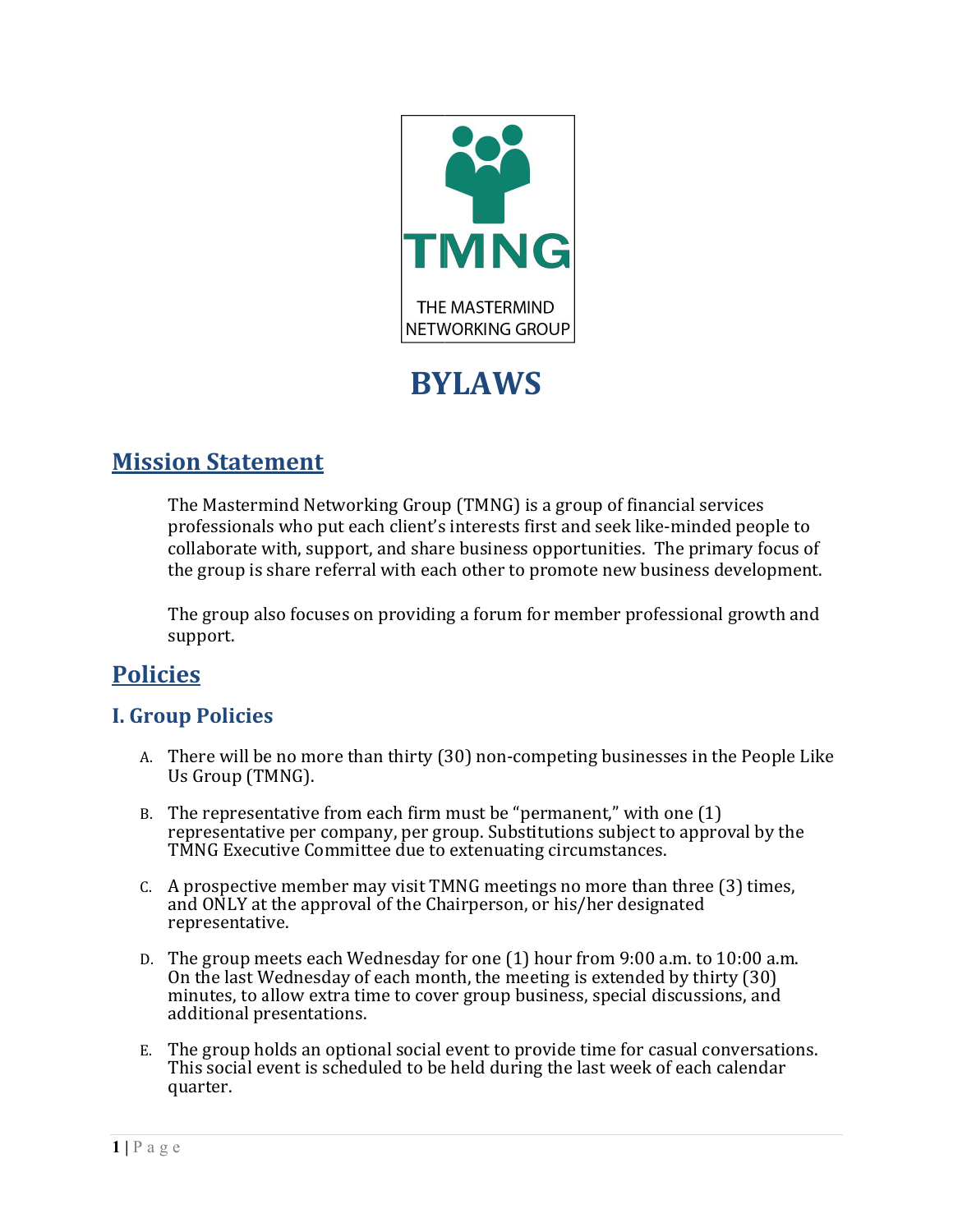## **II. Membership Policies**

- A. Membership applications must be processed and approved by the Chairperson and Treasurer, or his/her designated representatives. Restrictions may apply at the discretion of the TMNG Executive Committee.
- B. New TMNG members will receive the TMNG Bylaws, along with an application to be signed and returned. Once accepted, payment of first year dues are to be paid. Payment of dues is non-refundable.
- C. Regular weekly meeting attendance is required, allowing for no more than fifty percent (50%) meeting absences quarterly. The Chairperson with group consent may approve exceptions to the attendance policy (i.e., illness, leave of absence, etc.).
- D. Full participation in bringing "leads and/or referrals" to exchange is required, but quotas or limits are up to the group consent and may be changed by the majority vote of the group.
- E. A member can be removed by recommendation of the Executive Committee and a vote of at least fifty present (50%) of the members.

### **III. Officers & Responsibilities**

#### **Chairperson**

- Responsible for conducting *weekly* meeting.
- Delegates' responsibilities to officers and other members as needed, including coordinating meeting details with restaurant / facility.

#### **Treasurer**

- Maintains a bank account for the TMNG group.
- Keeps a record of all funds received and disbursed.
- Submits a record of blank account activity to the group on a quarterly basis.

#### **Secretary**

- Monitors, tracks and defines leads and/or referrals.
- Keeps records of attendance.
- Assist in any other support functions when needed.

#### **Membership / Greeter**

- Welcomes and greets guests and members.
- Keeps record of guest's visits.
- Verifies membership for applicants to join group.
- With Chairperson and group members, helps create and arrange for group brochure updates.

\*The Executive Committee of TMNG is made up of the four (4) officers noted above.